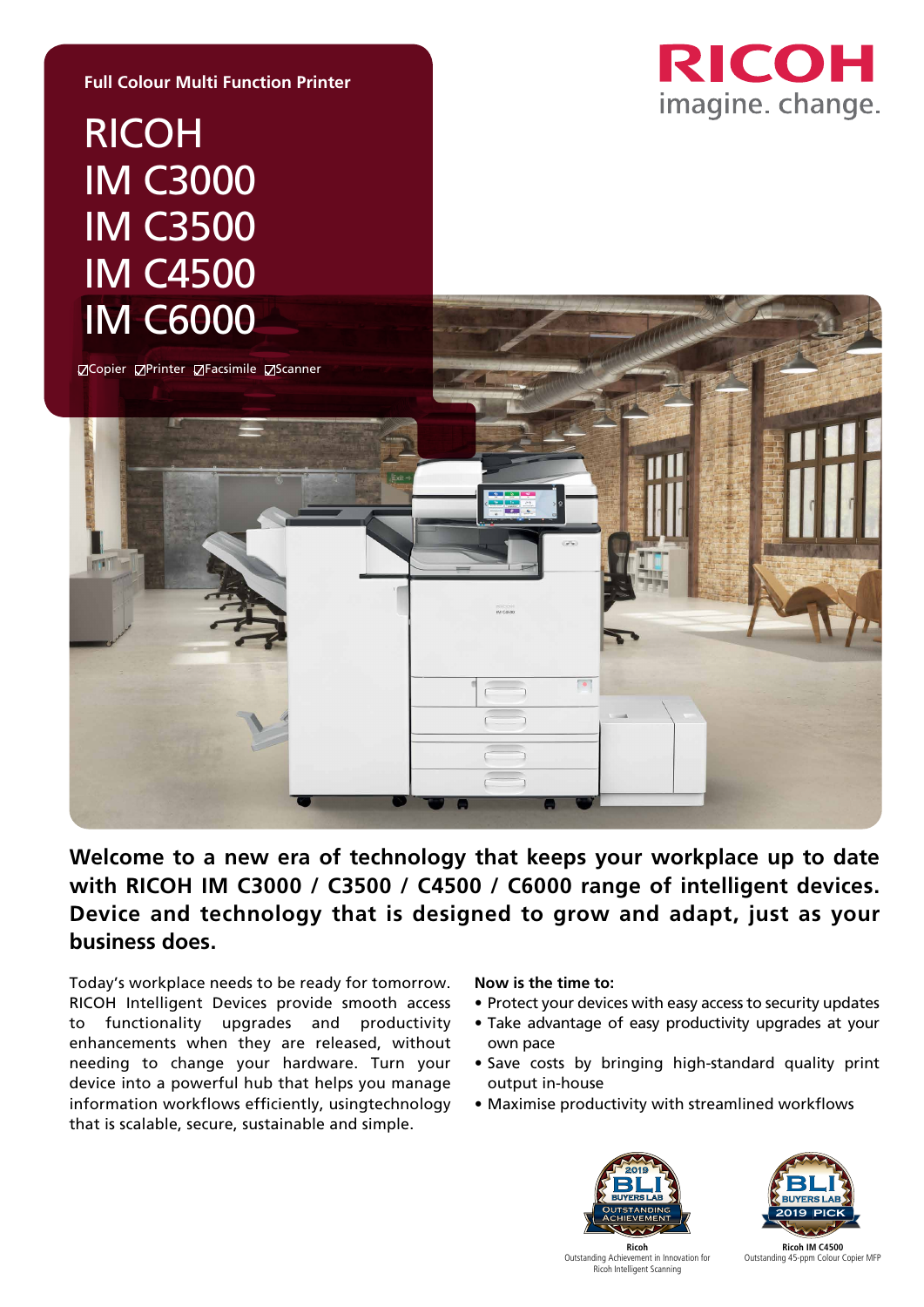# **Excellent Performance with the Best Quality Output**

## **Greater Control of Scan and Print Management**

Scanning of smaller sized documents can be easily done with the new small sized paper scan unit. The double feed detection unit helps to improve scan accuracy while the EFI controller enhances print management. Now, you can also create professional grade flyers at your own convenience with our inner multi-folding unit.



#### **Seamless User Experience**

Our intelligent devices offer efficient working and reduced user intervention by expanding paper capacity. Choose from our versatile finishing and paper options for a professional touch to save time and reduce outsourcing expenses. With RICOH Intelligent Support, experience maximum device uptime and minimal disruption across all your devices.





#### **Maximise Cost Savings**

Enjoy lower running costs and reduced energy consumption thanks to environmentally friendly low TEC (Typical Electricity Consumption) values. Furthermore, take advantage of RICOH Intelligent Support services that anticipate potential issues and send corrective instructions via the Smart Operation Panel, avoiding interruptions and prolonging the optimal performance of your device – avoiding the need for intervention by more costly IT resources.



#### **Next-level Productivity with Smart Operations**

Interact with the 10.1" Smart Operation Panel like a typical smart device and configure it for quick and easy access to apps you use most often. A variety of mobile connectivity options enable printing or scanning to the office network or cloud from a smart device with built in support for NFC, AirPrint® or Mopria®. All this underpinned by a unique suite of support apps from RICOH Smart Integration.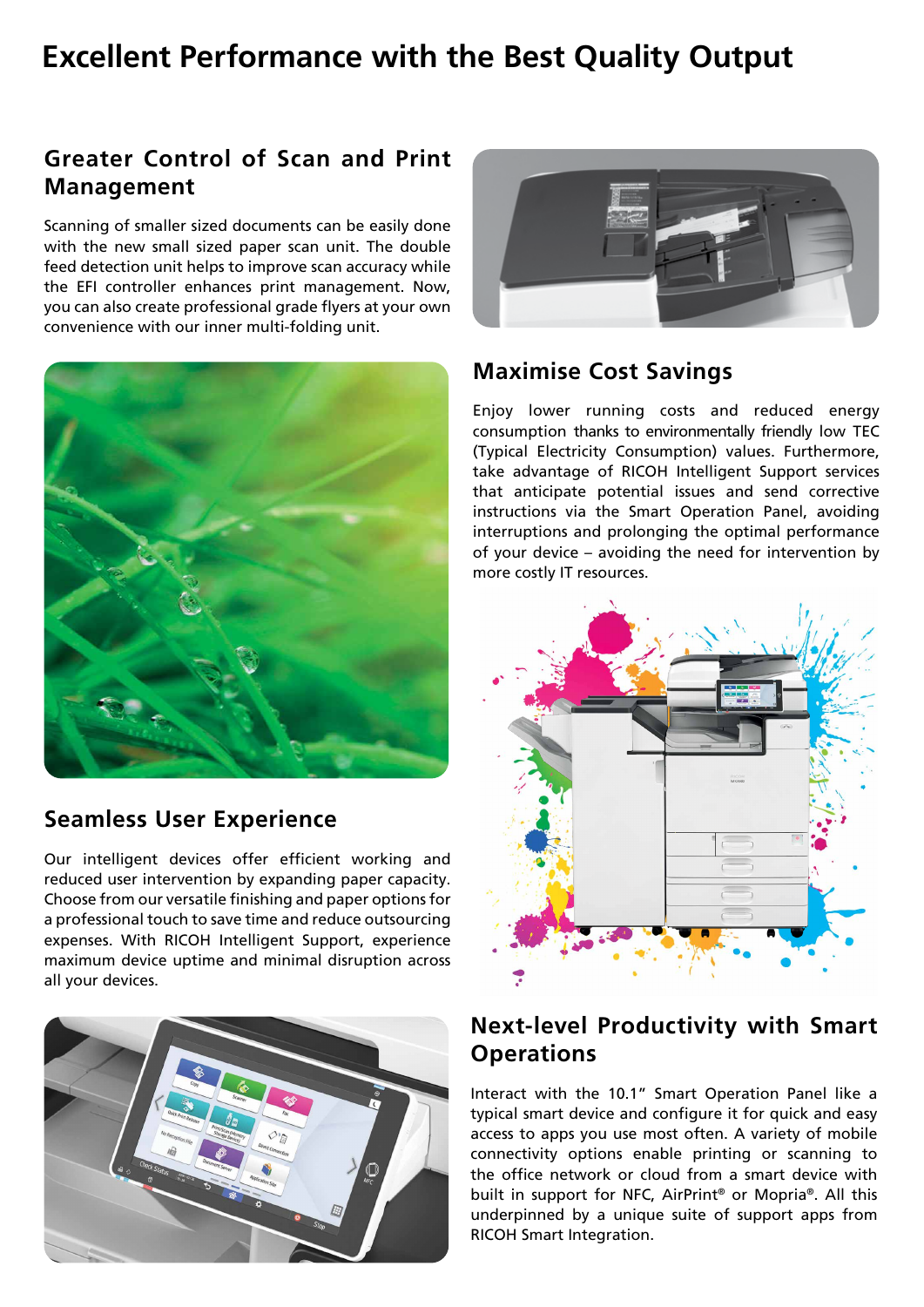#### **RICOH IM C3000 / IM C3500 / IM C4500 / IM C6000**

MAIN SPECIFICATIONS

| <b>MODEL</b>                      | <b>RICOH IM C3000</b>                                                                                                                                                          | RICOH IM C3500              | <b>RICOH IM C4500</b> | <b>RICOH IM C6000</b> |  |  |
|-----------------------------------|--------------------------------------------------------------------------------------------------------------------------------------------------------------------------------|-----------------------------|-----------------------|-----------------------|--|--|
| <b>GENERAL</b>                    |                                                                                                                                                                                |                             |                       |                       |  |  |
| Warm-up Time                      |                                                                                                                                                                                | 21 Seconds                  |                       |                       |  |  |
| First Output Speed: B/W           | 4.5 Seconds                                                                                                                                                                    | 4.5 Seconds                 | 3.6 Seconds           | 2.9 Seconds           |  |  |
| First Output Speed : Full Color   | 6.9 Seconds                                                                                                                                                                    | 6.9 Seconds                 | 5.4 Seconds           | 4.2 Seconds           |  |  |
| <b>Continuous Output Speed</b>    | 30ppm                                                                                                                                                                          | 35ppm                       | 45ppm                 | 60ppm                 |  |  |
| Memory Std/Max                    |                                                                                                                                                                                | 2GB Std / 4GB Max           |                       |                       |  |  |
| <b>HDD Std/Max</b>                |                                                                                                                                                                                |                             |                       |                       |  |  |
| <b>ARDF Capacity</b>              | 320GB Std/Max                                                                                                                                                                  |                             |                       |                       |  |  |
| <b>SPDF Capacity</b>              | 100 Sheets                                                                                                                                                                     |                             |                       |                       |  |  |
| Weight [Mainframe]                | 220 Sheets<br>Less Than 85.5Kg<br>Less Than 87.5Kg                                                                                                                             |                             |                       |                       |  |  |
| Dimensions W x D x H [Standard]   | 587 x 685 x 788 mm                                                                                                                                                             |                             |                       |                       |  |  |
| Dimensions W x D x H [Maximum]    |                                                                                                                                                                                |                             |                       |                       |  |  |
| (excluding ARDF/SPDF)             | 668 x 738 x 1030 mm                                                                                                                                                            |                             |                       |                       |  |  |
| <b>Power Source</b>               | 220 - 240V 50/60Hz                                                                                                                                                             |                             |                       |                       |  |  |
| <b>COPIER</b>                     |                                                                                                                                                                                |                             |                       |                       |  |  |
| <b>Multiple Copying</b>           | Up to 999 Copies                                                                                                                                                               |                             |                       |                       |  |  |
| Resolution                        | 600 dpi                                                                                                                                                                        |                             |                       |                       |  |  |
| Zoom                              |                                                                                                                                                                                | From 25% to 400% in 1% Step |                       |                       |  |  |
| <b>PRINTER</b>                    |                                                                                                                                                                                |                             |                       |                       |  |  |
| CPU                               | Intel Atom Processor ApolloLake 1.3GHz<br>Intel Atom Processor ApolloLake 1.6GHz                                                                                               |                             |                       |                       |  |  |
| Printer Language: Standard        | PCL5c, PCL6, Postscript 3 (emulation), PDF direct (emulation)                                                                                                                  |                             |                       |                       |  |  |
| Printer Language: Option          | Genuine Adobe® Postscript®3™, XPS, IPDS, PictBridge, PDF Direct from Adobe®                                                                                                    |                             |                       |                       |  |  |
| <b>Print Resolution</b>           | 1,200 x 1,200 dpi                                                                                                                                                              |                             |                       |                       |  |  |
| Network Interface: Standard       | Ethernet 10 base-T/100base-TX/1000 base-T, USB Host I/F Type A, USB Device I/F Type B                                                                                          |                             |                       |                       |  |  |
| Network Interface: Option         | Bi-directional IEEE 1284/ECP, Wireless LAN (IEEE 802.11a/b/g/n), Additional NIC (2nd port)                                                                                     |                             |                       |                       |  |  |
| <b>Mobile Printing Capability</b> | Apple AirPrint®, Mopria®, NFC, Ricoh Smart Device Connector                                                                                                                    |                             |                       |                       |  |  |
| Windows <sup>®</sup> environments | Windows® 7, Windows® 8.1, Windows®10, Windows® Server 2008, Windows® Server 2008R2, Windows® Server 2012R2,<br>Windows® Server 2016                                            |                             |                       |                       |  |  |
| Mac OS environments               | Macintosh OS X10.11 or Later                                                                                                                                                   |                             |                       |                       |  |  |
| <b>UNIX environments</b>          | UNIX Sun® Solaris, HP-UX, SCO OpenServer, RedHat® Linux Enterprise, IBM® AIX                                                                                                   |                             |                       |                       |  |  |
| SAP <sup>®</sup> environments     | SAP <sup>®</sup> S/4 <sup>®</sup>                                                                                                                                              |                             |                       |                       |  |  |
| Other Supported environments      | <b>IBM</b> iSeries                                                                                                                                                             |                             |                       |                       |  |  |
| <b>SCANNER</b>                    |                                                                                                                                                                                |                             |                       |                       |  |  |
| <b>Scanning Speed</b>             | 120ipm (Simplex) / 240ipm (duplex)                                                                                                                                             |                             |                       |                       |  |  |
| <b>Resolution: Maximum</b>        | 1,200 dpi                                                                                                                                                                      |                             |                       |                       |  |  |
| <b>Compression Method</b>         | TIFF (MH, MR, MMR, JBIG2), Grayscale                                                                                                                                           |                             |                       |                       |  |  |
| <b>File Formats</b>               | Single Page TIFF, Single page JPEG, Single Page High compression PDF, Single page PDF-A, Multi page TIFF,<br>Multi page PDF, Multi page High compression PDF, Multi Page PDF-A |                             |                       |                       |  |  |
| Scan Modes                        | Email, Folder, USB, SD Card                                                                                                                                                    |                             |                       |                       |  |  |
| <b>FACSIMILE</b>                  |                                                                                                                                                                                |                             |                       |                       |  |  |
| Circuit                           | PSTN, PBX                                                                                                                                                                      |                             |                       |                       |  |  |
| <b>Transmission Speed</b>         | 2 Seconds                                                                                                                                                                      |                             |                       |                       |  |  |
| Modem Speed: Maximum              | 33.6 Kbps                                                                                                                                                                      |                             |                       |                       |  |  |
| <b>Resolution: Standard</b>       | 8 x 3.65 line/mm, 200 x 100 dpi                                                                                                                                                |                             |                       |                       |  |  |
| <b>Resolution: Option</b>         | 16 x 15.4 line/mm, 400 x 400 dpi                                                                                                                                               |                             |                       |                       |  |  |
| <b>Compression Method</b>         | MH, MR, MMR, JBIG                                                                                                                                                              |                             |                       |                       |  |  |
| Memory: Standard                  | 4MB (320 Pages)                                                                                                                                                                |                             |                       |                       |  |  |
| Memory: Maximum                   | 60MB (4,800 Pages)                                                                                                                                                             |                             |                       |                       |  |  |
| <b>PAPER HANDLING</b>             |                                                                                                                                                                                |                             |                       |                       |  |  |
| Recommended Paper Size            | SRA3, A3, A4, A5, A6, B4, B5, B6                                                                                                                                               |                             |                       |                       |  |  |
| Paper Input Capacity Std          | 1,200 Sheets                                                                                                                                                                   |                             |                       |                       |  |  |
| Paper Input Capacity Max          | 4,700 Sheets                                                                                                                                                                   |                             |                       |                       |  |  |
| Paper Output Capacity Std         | 500 Sheets                                                                                                                                                                     |                             |                       |                       |  |  |
| Paper Output Capacity Max         | 1,625 Sheets                                                                                                                                                                   |                             | 3,625 Sheets          |                       |  |  |
| Paper Weight                      | $60 - 300$ g/m <sup>2</sup>                                                                                                                                                    |                             |                       |                       |  |  |
| Paper Types                       | Plain paper, Recycle paper, Special paper, Color paper, Letterhead, Cardstock, Preprinted paper, Bond paper,<br>Coated paper, Envelope, Gloss paper, Label paper, OHP          |                             |                       |                       |  |  |
| <b>ECOLOGY</b>                    |                                                                                                                                                                                |                             |                       |                       |  |  |
| Power Consumption: Max            | Less Than 1,700 W<br>Less Than 1,850 W                                                                                                                                         |                             |                       |                       |  |  |
| Power Consumption: Ready          | 47.6 W                                                                                                                                                                         |                             | 59.0 W                |                       |  |  |
| Power Consumption : Sleep         |                                                                                                                                                                                | 0.55W                       | 0.62 W                |                       |  |  |
| <b>TEC Value</b>                  | 1.1kWh                                                                                                                                                                         | 1.3kWh                      | 1.8kWh                | 2.7kWh                |  |  |